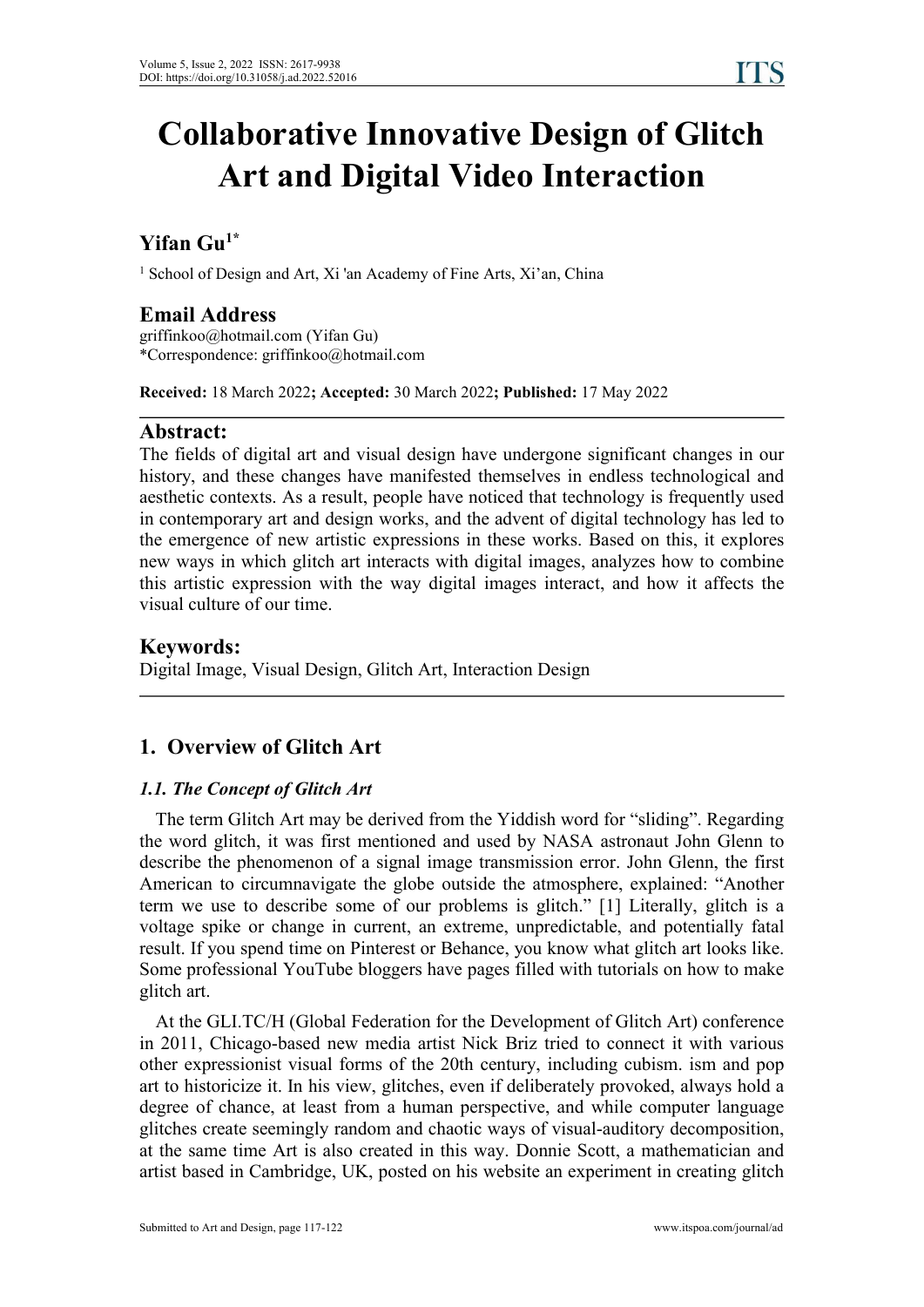art and explained the process of making the audiovisual: "It was an unexpected moment in the system, Should draw our attention to the system, which may even lead us to pay attention to aspects of the system that might otherwise be overlooked, glitch art is a moment of intentional exploitation by the artist anytime, anywhere, by reconnecting the visual to the electronic glitch or establishing order. Thought provoking glitch visuals." (Note 1)

John Cage was a pioneering artist with outstanding achievements in the field of experimental music. John Cage developed a systematic approach to creating music using elements from the I Ching through serendipitous experimentation. (Note 2) This method of deliberately disrupting the system is no different from that developed by glitch artists [2]. The inherent openness of glitches makes glitch art difficult to define. Although failures can occur strictly in computing systems, most things called failures in the art of failure are not purely informational and only make sense through the overview of the information agents and subordinates involved. Glitch is post procedural (a kind of interruption of procedural flow), so it is dialectically connected to the media propagation model of information (information source-encoder-channel decoder-destination), while incorporating contextual interpretation process and create meaning [3].

Kim Casco's article "The Aesthetics of Failure" provides a brief history of musical glitches and suggests types of accidental computational glitches, including "glitches, bugs, application errors, system crashes, clipping, aliasing, distortion, quantization noise, even from the computer sound card" [4]. For Casco, these failures in digital technology have become material that composers can use in the creative process. In doing so, a number of recent works of art have emerged that constitute a unique "failure aesthetic". In this artistic practice, meaning is deconstructed and reconstructed. Michel Betanconte, who studies glitch art from a visual arts perspective, links Casco's type of failure to glitch practice in computer graphics and digital image technology. He sees a historical avant-garde practice that parallels experimental and extended cinema, making visible the materiality of the film and television medium by focusing on the operation and failure of cameras, lenses, film grain, flicker, etc. For Michel, "resolution, compression, artifacts - and all kinds of technical errors in any reproduction technique" can be seen as faulty programs that correspond to Casco's list. By revealing the importance of digital media, artists can "violate the digital code of the halo", that is, to expose "the limitless fantasy of self-creation and the ability to create value." [5]. In other words, using a malfunctioning program risk attracting criticism and becoming a political gesture. In Michelle's view, critical media practice and fabrication awareness is entirely dependent on how the artist uses the glitch program, or they may simply decide to deal with the glitch for aesthetic reasons.

*Note 1: Downey J. Glitch art[J]. Ninth letter, 2002, 118. Downey Scott's personal website http://www.beflix.com*

*Note 2: Music of Changes is John Cage's solo piano piece. It was composed for David Tudor in 1951, and it was Cage's first random instrumental work. The compositional process involved the use of Chinese Decisions made by the Oracle I Ching are applied to large graphs of sound, duration, dynamics, velocity, and density.*

#### *1.2. AI Automation: the Demise of the Visual Arts?*

Artists are often at the forefront of their time, reflecting on the culture, politics, and technology of their time. Over the past few decades, audiovisual media and computers have gradually assumed an increasingly important place in this artistic field still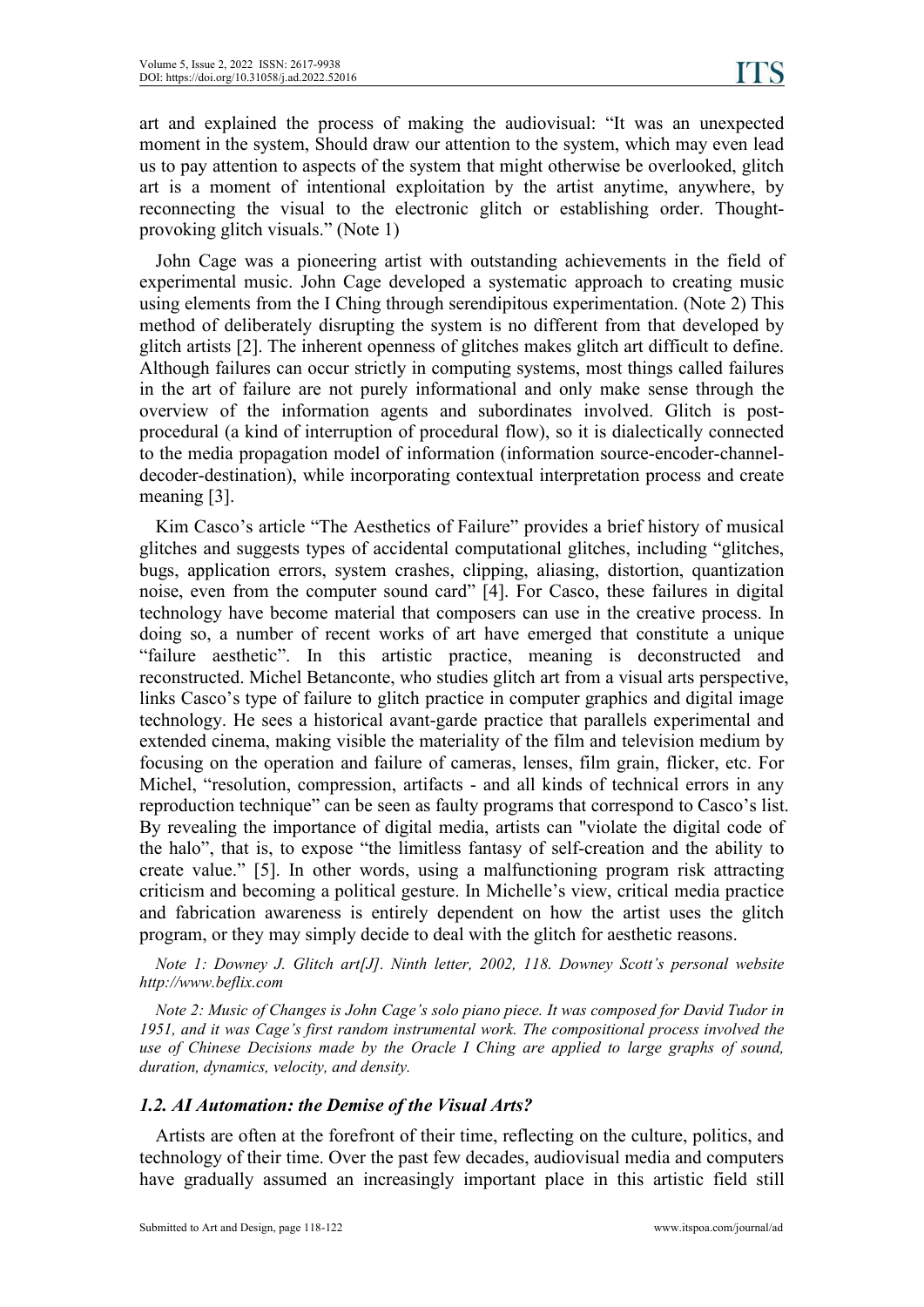dominated by classical media forms and genres. Today, with the rapid development of artificial intelligence technology, the technology of computer-generated images is more and more widely used. Generative adversarial network (GAN) [6] has attracted attention from academia and business since it was proposed by Ian J. Goodfellow et al. in 2014. With the rapid and in-depth research of GAN in theory and model, it has more in-depth applications in computer vision, natural language processing, human computer interaction, and other fields, and continues to extend to other fields, especially the field of art. Among them, GAN has achieved great success in image generation. GAN continuously improves the modeling ability under machine learning, and finally achieves high-quality image generation.

The widespread popularity of the Internet has had an unprecedented impact on the visual arts. The public has obtained a large amount of image information through the Internet, and at the same time has more convenient access to art.At first, people were exposed to a visual experience that they had never had before through mobile smart devices, but over time, people were no longer satisfied with the visual impact brought by mobile devices, and gradually began to become numb. If classical media is redisseminated through the Internet, the details of the works will be compressed. Another key factor that makes visual art gradually lose its impact is the birth and combination of interactive art and immersive experience, both of which are the product of the combination of installation art and electronic technology. This new situation is subversive to the status of classical media. The viewer pays more attention to the interaction between people and works of art, and participates in the creation of art. This concept of integrating people and works ofart is contemporary interactive art. The root cause of the trend.

#### *1.3. Aesthetic Analysis ofGlitch Art*

Paul Virgilio is often quoted in discussions of glitch art, writing: "However, we need to be clear that glitch art is generally not an act of trying to penetrate a machine, or detonate it from within, dismantling the system.to make it." [7] The real damage is irreparable. In fact, any real sabotage runs the risk of getting out of hand to the point of causing harm to the saboteur. In this case, the popularity of the undo function in fault handling practice makes it a pseudo-break. This is not to say that the resulting public presentation of the resulting document on some occasions will not disturb, annoy, or interrupt the viewer's flow, and therefore will not break the entire presentation system. In fact, despite the fact that glitch art simulates destruction, it still loudly announces the popularity of digital representation [8] These and different examples confirm the fact that without the development of digital information, there is no glitch art, or only Those hallucinations caused by our own sensory deficits. Such contingency does not confuse our common vision with reality itself, so the increasingly digital construction is a key aspect that affects glitch art.

Another idea discussed at the point of origin of glitch art is to destroy the original aesthetic, as there is an undeniably divine aura surrounding the glitch artwork. Taking Wolfenstein 3D (a first-person shooter game) as an example, when using fractal-like technology, the original material in the game is sliced and chopped until nothing is left, only nothing is left. Shaped lines and particle motion. Game author John Carmack asked players to admit to their vandalism. The game authors chose to separate the man-made world from the real world and took their destruction seriously. John Carmack and his colleagues created picture after picture destruction and revolutionized the genre.In the ensuing time, the genre manifested itself as an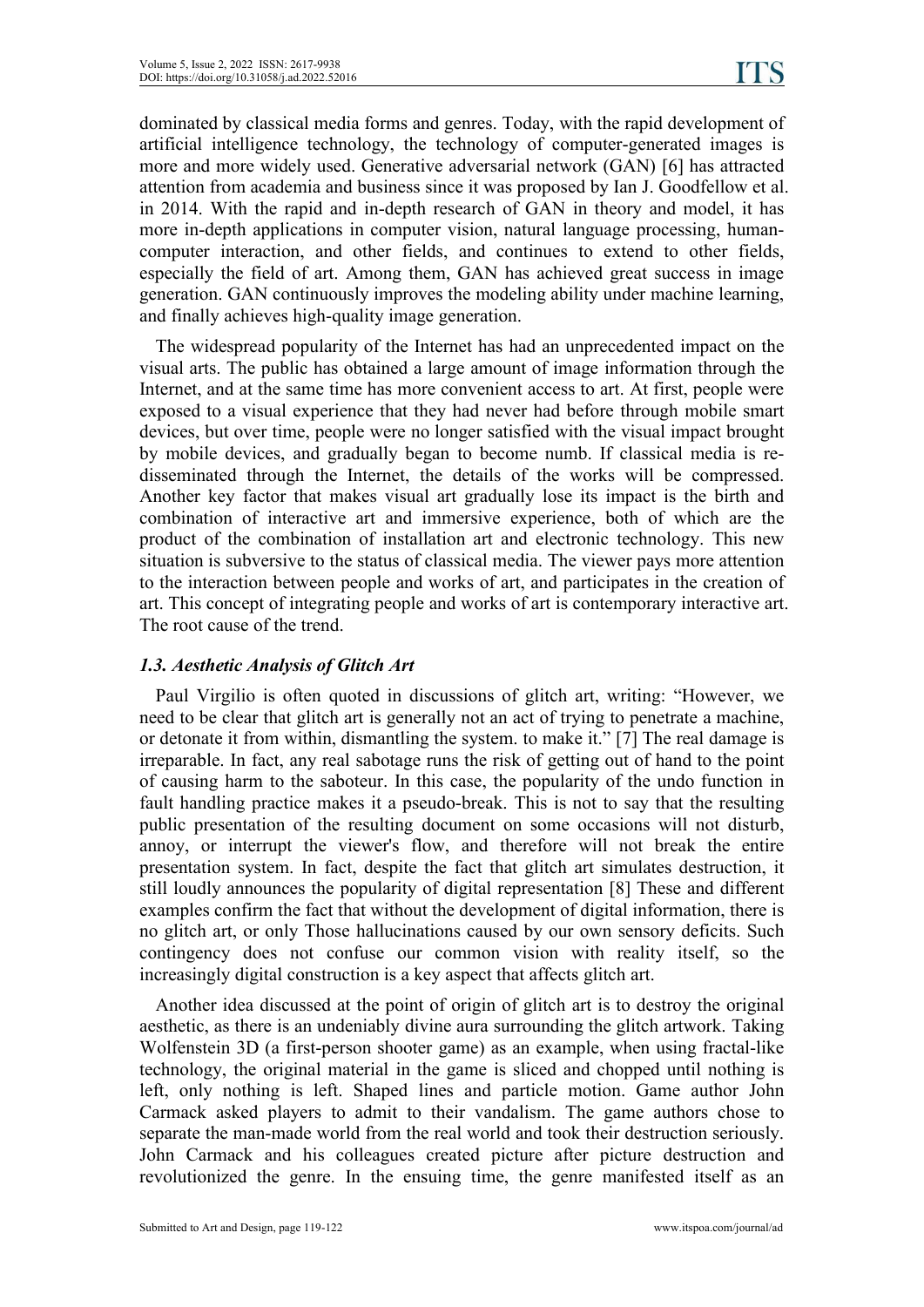anarchic, destabilizing force. These artists strip brands and logos, modifying the style of glitch art until they are unrecognizable. They reveal the trend of glitch art in the digital age under a seemingly solid foundation. (Note 3)

*Note 3: Wolfenstein 3D is a first-person shooter game developed by id Software and published by Apogee Software and FormGen. In mid-1991, programmer John Carmack made Hovertank 3D and Catacomb 3-D as prototypes in an attempt to make a fast 3D game engine by restricting gameplay and viewpoint to a single plane. Programmer John Romero suggested remaking the 1981 stealth shooter Castle Wolfenstein into a fast-paced action game after a design meeting prompted the company to switch from family-friendly Keen to more violent themes. He and designer Tom Hall designed the Carmack engine-based game to be fast and violent, unlike other computer games on the market at the time.*

# **2. Analysis of Fault Art Creation in Digital Images**

#### *2.1. Processing Works with Video Editing Ef ects*

With the invention of the computer in the 1950s, animation and imagery were incorporated into visual design, and new ways of communicating between them were born. Relevant design includes typography, color, layout, composition and carrier all matters combined with speed, hierarchy, texture, scale changes, sound and noise [9]. Whether in animation or video, the graphic art direction element is older, but still valid in digital media. In the production of animation and video, the visual designer is responsible for its visual concept, graphic form, rhythm, texture, association, meaning, in other words, everything involved in visual communication when using computational techniques. Digital video is very similar, and video artists have the same responsibilities as visual designers [10]. So, at the moment video is a reconfiguration and fusion of the complex concepts that exist between media and art. We can see that this fusion is associated with a large part of the work of art, allowing in this way to infer the themes of ideas expressed by the work and have the effect of expanding the senses.

The creation of Music Video reflects the diversity of sight and sound, creating a new form of narrative: audio-visual interaction. Audio-visual interaction is often nonlinear, fragmented, juxtaposed or mixed with flat effects. It was popularized with the advent of music videos, so for many years it was also synonymous with music videos. The main means of communication that contributes to the popularization of music videos is through the Music Television Network (MTV)[11], but today, music videos, commercials, mobile music software, etc. are not uncommon. Artists use glitch art for the introductory film through MV, and the editing and production methods of the end credits are also popular in today's music video works.

As you can see, both digital art and computer technology are striving to merge works created in both fields and produce new results, so there is a wide range of linguistics, aesthetics, techniques and tools in production and work. Whether it is the possibilities that arise in the field of art and design, or other fields that those possibilities involve, such as science, technology, communication, etc. In this conceptual context, the boundaries of art and design are increasingly blurring and moving towards a hybrid discipline. Aesthetics and technology are at the heart of contemporary pieces that combine digital glitches and visual design. The most widely used digital image is currently the main form of expression for this aesthetic effect [11]. Through glitch art, the application of digital imaging and computer technology to music video creation has profoundly influenced the visual culture of our time.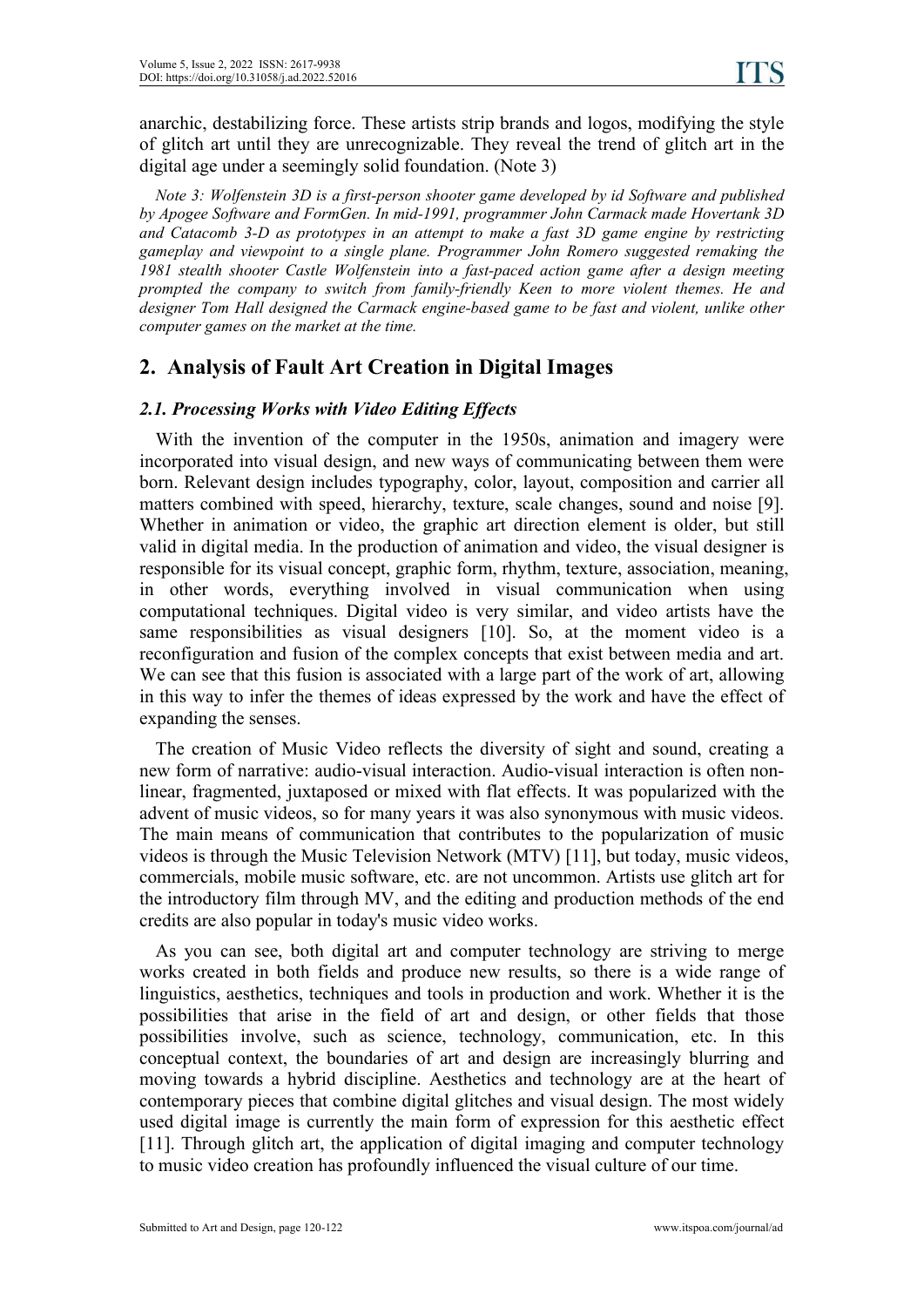#### *2.2. The Birth of Video Interactive Works*

Interactive video art in new media art is a new form of artistic expression that combines video, projection, and interactive technology, which not only brings sensory satisfaction, but also mobilizes human interaction, realizing the interaction between viewers and images. People are no longer satisfied with traditional art forms, and the rapid development of society and technology presents works of art with interactive forms and is welcomed by the public. In fact, Duchamp's work "Rotating Relief" created in the first half of the 20th century already has a sense of interaction. Since 2015, Japanese new media art group TeamLab has cooperated with famous Perth galleries. The business model of "art + technology + business" has been applied to new media exhibitions with great success. When the interactive technology gradually matures, a large number of interactive video works are presented, bringing people a new way of viewing works, breaking the previous viewing method of people standing in front of traditional works. Under the traditional viewing method, there is a certain distance between the work and the audience. What the audience sees is based on their own imagination, and more is the spiritual communication with the work. Interactive video works require the audience to participate, and the sense of substitution is stronger, so that the audience can participate in the experience and interaction while watching, which also enhances the attraction of the work to the audience. The audience's participation in the experience and interaction not only brings fresh feelings to themselves, but also contributes to the integrity of the work. With the enrichment of technical means, the development of interactive video art has become more and more diversified, and the audience also paysmore attention to the interestof the works and the fun of their own interaction in the works.

# **3. The Expressive Feasibility of Glitch Art in Interactive Images**

Interactive video works require the audience to mobilize all the senses they can mobilize to participate in the work, and the audience's body language is an important element in the creation of art works. Video works have undergone great changes from static photos to dynamic images, from plane display to space display. However, compared to simply watching and feeling when viewing traditional video works, interactive video works make use of the audience. The audience not only has an interactive relationship with the work but is also one of the creators of the work. The interactive experimental work "Hertz" makes rational use of the space, and the audience interacts with the work in the space: movements such as body shaking, and jumping have brought different changes to the work. When the recognition speed of the machine cannot keep up with the interactive state of the experiencer, it often brings another kind of beauty to the image - the beauty of malfunction, so that the space isskillfully used at this time. Currently, the work has an inseparable and close relationship with the audience and space, and the work is no longer a simple work. When the image is projected on the wall, on the floor, or on an LED screen, the viewing method changes accordingly. The audience can not only communicate with the works spiritually, but also use body language to interact with the works.The experience brought by the interaction to the audience is very different from the experience of watching traditional video works.

To sum up, glitch art comes from the times, develops with the times, and affects the times. At the same time, digital images gradually got rid of the shackles of traditional media, followed the progress of the times and the development of science and technology, and gradually highlighted their interactivity. In-depth research on the